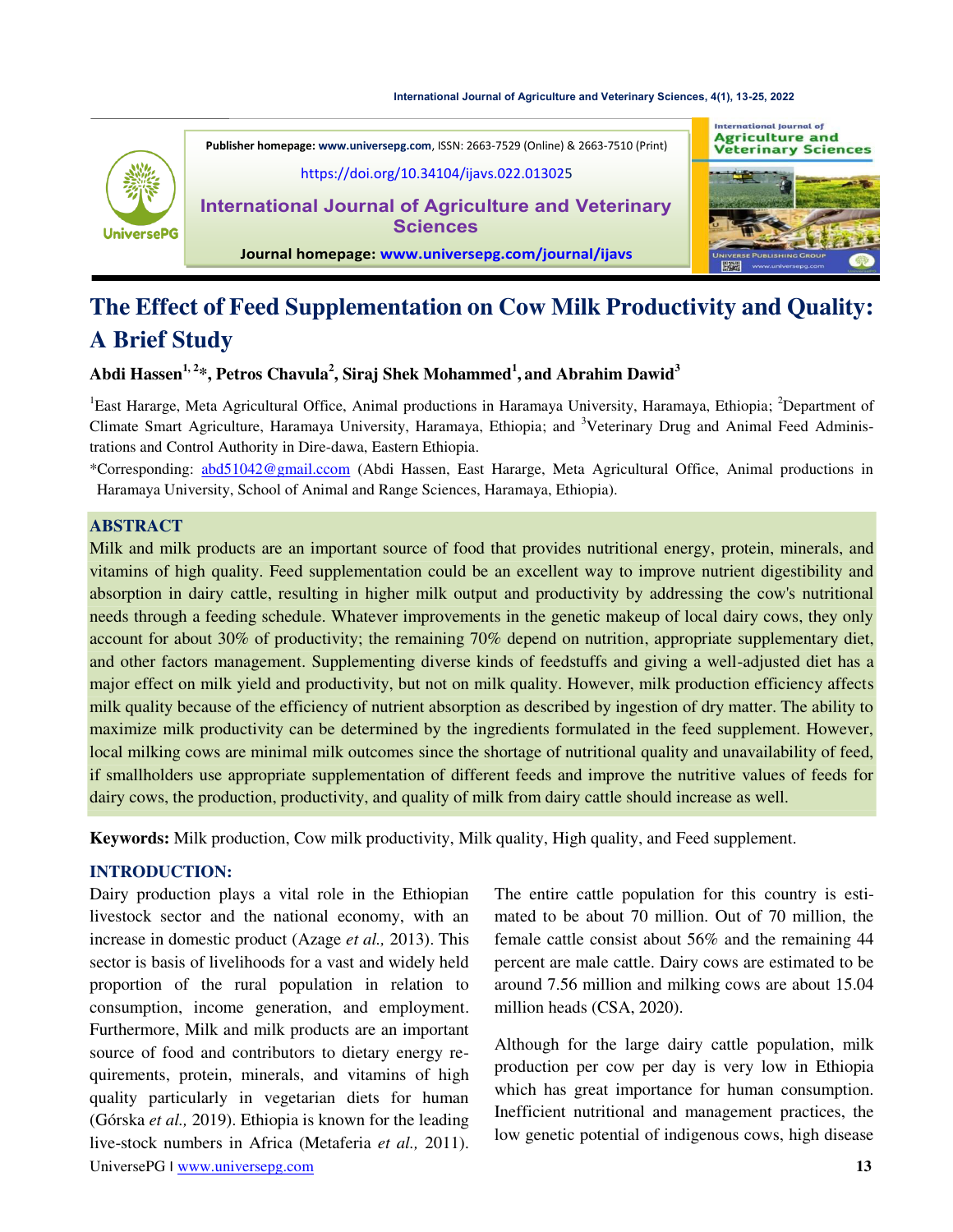#### Hassen *et al*., / *International Journal of Agriculture and Veterinary Sciences*, **4**(1), 13-25, 2022

and parasitic incidence, poor access to extension and credit services, inadequate information to improve animal performance, lack of feed availability and poor nutrition during the dry season, and a lack of highquality feed supplementation are all factors contributing to low productivity (Zegeye, 2003; Asaminew and Eyasu, 2009; Aynalem *et al.,* 2011; Yilma *et al.,* 2011; Getahun, 2012; Belay *et al.,* 2013; Abdi, 2022). Milk provided for humans is predicted to rise over time with the increasing world population thought global and a greater income (Martono *et al.,* 2016; Hayle *et al.,* 2020; Eshetu *et al.,* 2019).

The changes in nutritional ingredients for animals generally and for dairy cattle, in particular, are therefore directed at enhancing the milk productivity of an individual with increased availability and higher nutrient use efficiency of energy, protein, and other essential nutrients (Tripathi, 2014). High energy complements like fat and oils are mixed into animal diets, while protein sources of better amino acid composition that are extracted at higher levels for milk synthesis are used in dairy cow feed (Multari *et al.,* 2015; Miri *et al.,* 2013). Technologically producing feed which hydroponic feed are high improvement of digestibility and degradability of the nutrients in the feeds, which could increase milk productivity (Abdi, 2022). Energy supplementation is used in milking cows to increase milk production per cow, stocking rate and milk yields per unit of land, improve forage use with a higher stocking rate, maintain length of lactation, and milk protein content (Kellaway and Porta, 1993).

UniversePG I [www.universepg.com](http://www.universepg.com/) **14** Supplementations are adding a xylanase-cellulase enzyme solution to a dairy cow's total mixed rations based on alfalfa hay and silage reported a possible rise in milk productivity (Lewis *et al.,* 1999). Others also stated that the practice of bovine Somatotropin, thrice daily milking, and long day photoperiod can increase milk yield (Rigout *et al.*, 2002; Dohoo *et al.,* 2003). Improved circulating glucose may have supported increased lactose synthesis and therefore milk yield because lactose is the osmotic regulator for the mammary glands' uptake of water (Rigout *et al.,* 2002). Milk production efficiency could be interpreted as one kilogram of milk yield from one kilogram of dry matter consumption by an animal, where the optimal values range from 1.4 to 1.8 milk production effi-

ciency was increased. Milk production efficiency values could optimize dry matter intake through feed supplements that can improve the digestion and absorption of nutrients (Rigout *et al.,* 2002). This could be associated with the building blocks formulation of feed supplement as a basis of tannins, saponin, coconut cake, minerals, urea, and molasses that can help maximize the production of microbial protein in the rumen so that the use of more efficient roughage and nutrient supply to the host's intestinal utilize increases, particularly in the fermentation process and digestion of nutrients. Exogenous feed enzymes help to enhance fiber digestion in the rumen, which might lead to enhanced feed exchange efficiency (Gammada, 2020; Holtshausen *et al.,* 2011).

Some feed supplements contain combinations of materials such as non-protein nitrogen slow-release, legumes, molasses, minerals, and vitamins. Tannins might protect amino acids as protein by passing through rumen absorption at exact amounts (Ismael, 2019). Rumen microbes used a cheap basis of protein fodder that could be used constantly all time by the rumen microbes and were corresponding with the energy expenses of the ruminant. Fiber use in the rumen would be former effective and would provide nutrients to the intestine. Raw materials, vitamins, and syrup, also increase the productivity of milking cows because they are utilized by rumen microbes for assisting in the method of highly digestibility and fermentation formations (Abrar *et al.,* 2020).

The Most important of these reviews was to combine different feed supplementation for milking cows to improve milk fabrication and productivity with significant feeding practice necessities. Other feed supplements which having amino acids and even seaweed feed have good nutritional value for ruminants, especially for milking cows' to the improvement milk in order to increase their productivity during dry seasons (Syarwani, 2008; Hutjens, 2005). Micro minerals supplements like as cobalt, selenium, and zinc are maximize the activity of rumen microorganisms and improve the digestibility of feed (Uhi, 2005). Consequently, based on the diverse literature more deliberations of relevant information about supplementary feeding for a dairy cow is imperative to maximizing milk production. Therefore, the aim of these reviews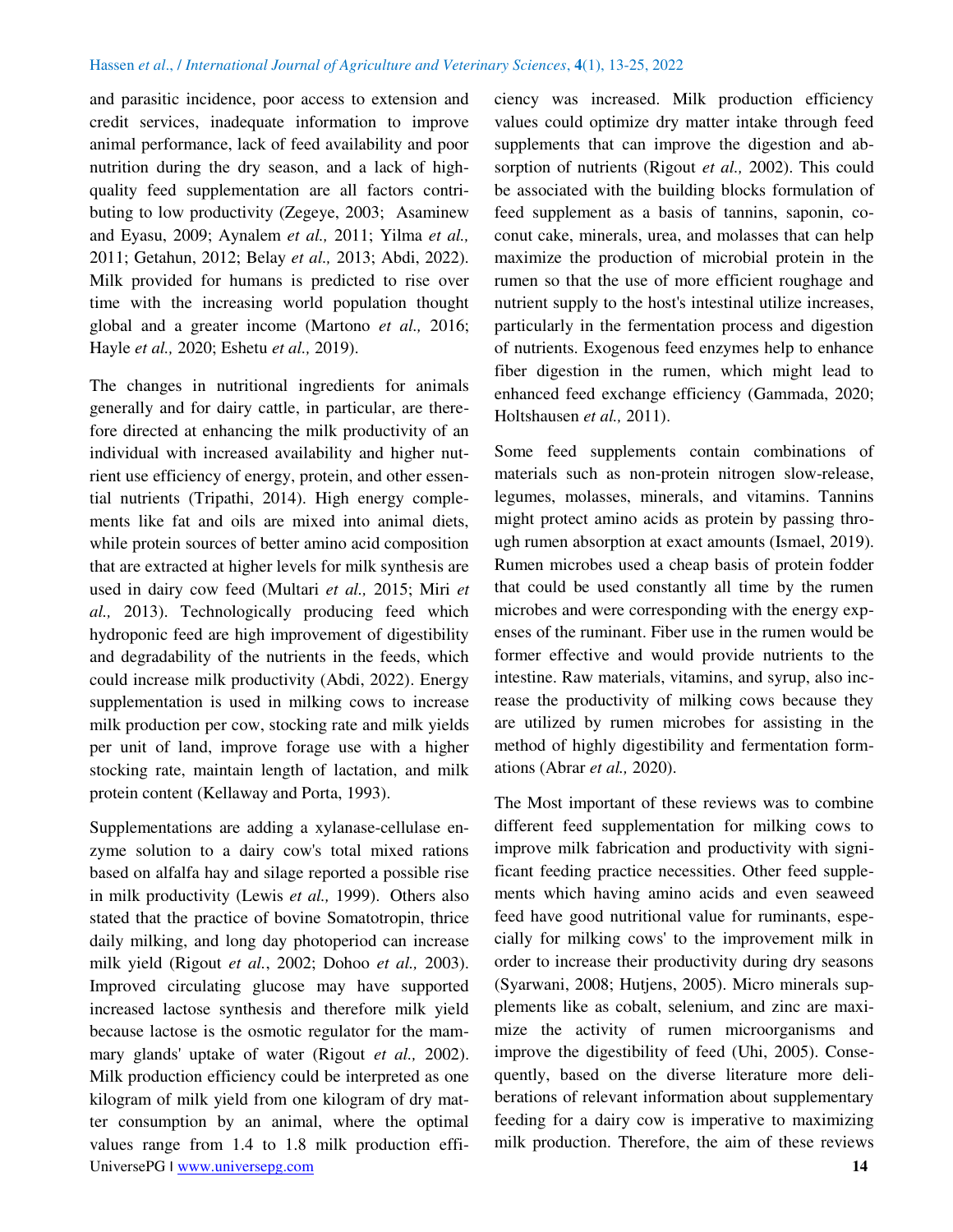was to understand the effect of feed supplementation on cow milk productivity and quality in Ethiopia.

## **Define and concept of supplementary feed for dairy cattle**

Supplementary feed is any stuff supplementary to the total feed of the animal to raise the nutritional value of the feed and to raise the level of a sole nutrient or compound nutrient. During dry seasons, there is usually adequate low-quality fodder, which milking cows did not use effectively. Supplemental feeding tries to make appropriate use of this fodder by giving individual nutrients that lack pasture that allows animals to be kept on a budget while choices are made. The potential of supplements to provide more glucose, protein, minerals, and other nutrients to milking cows is well known (Moran, 2005). These supplementary feeds includes; protein supplements (legumes, oilseed, meat meal, fish meal), mineral supplements (salt (sodium), limestone (calcium), bone meal (calcium and phosphorus), vitamin supplements (natural and synthetic), and energy supplement which consist fat and carbohydrate feed those the high amount of energy and low roughage level and high digestibility with high protein content (kayo, 2019). Additionally, supplemental feeding is only an option when compound feeding is available. Survival feeding should be performed if paddock feed availability is limited. Survival feeding means feeding the animals with the minimum amount of food they need to survive (Paterson, 2007). Dietary supplements are a semi-concentrated source of one or more nutrients used to improve the nutritional value of feeds that rise milk productivity in milking cows.

## **Effect of supplementation on production performances of milking cows with grassing**

UniversePG I [www.universepg.com](http://www.universepg.com/) **15** Supplementary feeding of grazing cows decreases pasture dry matters intake while increases total dry matters intake. The value of the replacement rate indicates a decrease in pasture dry matter consumption. In early lactation, milk output of high-producing grazing dairy cows increases linearly when concentrate intake increases from 1.8 to ten kilograms per day, with a milk response of one kilogram per day, whereas milk response is lower in late lactation (Bargo *et al.* (2003). Cows allocate more nutrients to milk production early in lactation, so milk response to supp-

lementation may be higher than later in lactation, when more nutrients are diverted to body weight. As milk output improves, as does milk fat and protein yield, as concentrate supplementation increases, although milk fat percentage declines. 8.7 kilograms of maize supplementation for grazing milk cows (Stojanovic, 2014)

## **Supplementing dairy cow feed for milk production in Ethiopia**

The main goal of a dairy cow feeding routine based on feed supplements is to maximize milk productions by addressing the cow's nutrient requirements (Bach and Cabrera, 2017). The dietary necessities of milking cows are mostly determined by the total of milk produced, which is in turn determined by the stage of lactation. Pregnancy and maintenance are two more factors that influence nutritional requirements dairy cows (Haile, 2020; Kebede, 2009).

The total upkeep required is mostly determined by the cow's weight, ambient temperature, and activity. Because milk production follows a curve (lactation curve), the sum of nutrients needed will vary depending on where on the curve you are (King *et al.,* 2006). During the dry time, the goal of feeding nutrition is to promote the fast-growing fetus, energy storage, and mammary gland regeneration (Lukuyu, 2012.)

Furthermore, when compared to altered types of unsupplemented meals, feed supplements can improve milk produce by 20.88 percent and 8.07 percent, respectively. The consequence of 4% fat-adjusted milk return was equivalent to the result of 0% fat-adjusted milk yield (Martono *et al.,* 2016). Complemented dairy cows produce a suggestively higher milk yield than those fed on natural grassland alone (Kebede, 2009).

In additions to this crossbred cows fed urea treated teff straw and wheat straw, respectively and provided with supplemented diet had significantly higher milk product than for non-supplemented animals of cross bred cows (Mesfin *et al.,* 2009; Getu, 2008). Feed supplementation of milking cow milk output in various areas varies according to management practices. The following **Fig. 1** depicts a variation of feeding supplements on crossbred in various parts of Ethiopia, as well as their milk output.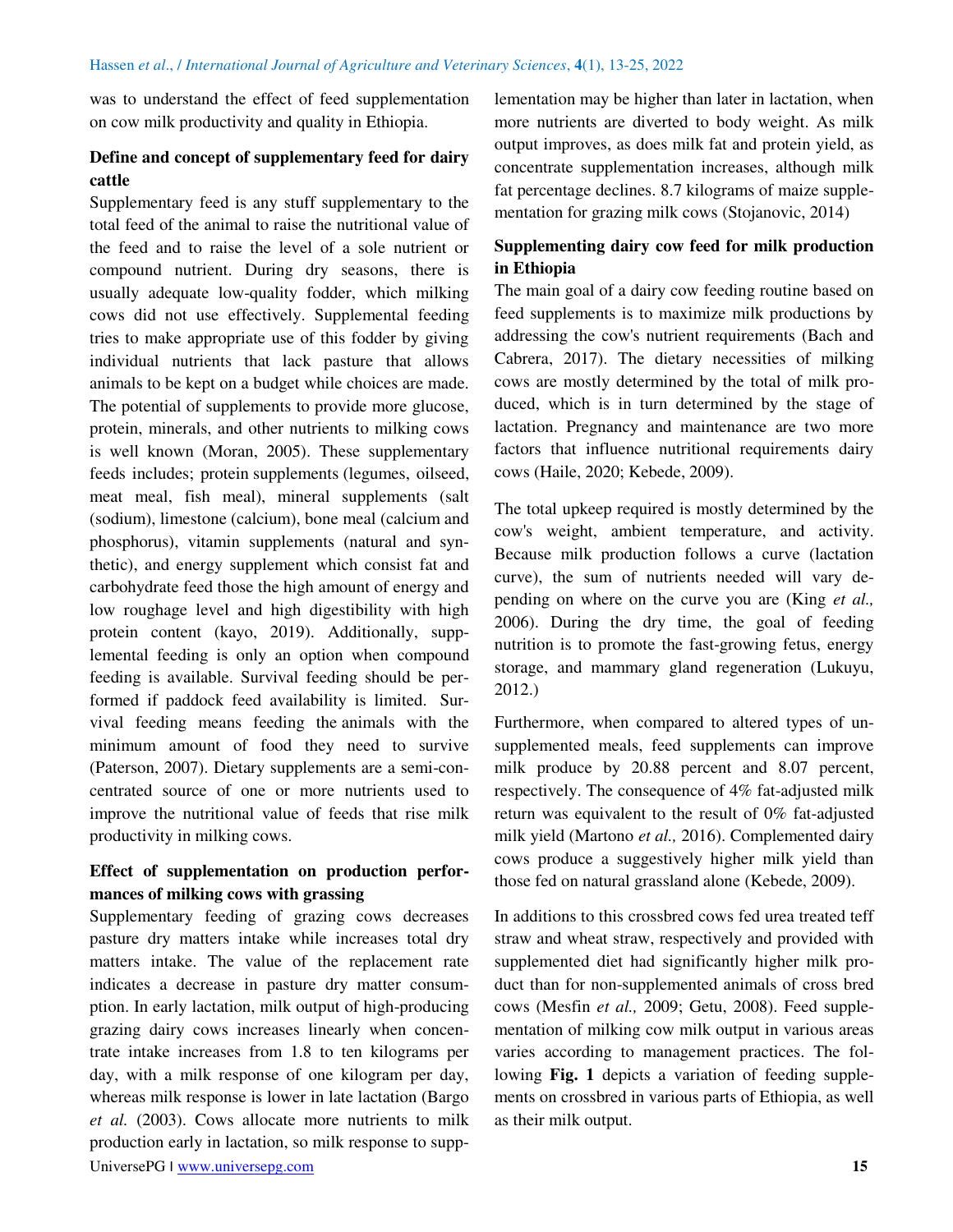

**Fig. 1:** The average daily milk yield of crossed dairy cows produced in various parts of Ethiopian.

## **Composite different feed to maximize dairy cow productivity**

Animal feeding practices in Ethiopia generally rely on local grassland and crop leftovers (Hassen, *et al.,* 2010). Crop wastes, including teff, barley, wheat, oats, and cereal straws Stover's from sorghum, corn and haulms from pulse crops such as peas, beans, lentils, chickpeas, and vetch, are valuable feed supplies (Kebede, 2009). However, seasonality feed supply, and a un-availability of green grass is one of the principal reasons for animal nutrition deterioration (Kebede, 2009; Hassen *et al.,* 2010). They are poor in minerals and have low crude protein, digestibility, and consumption (Kebede, 2009). Rumen efficiency, rumen micro-fauna, and milk cow performance all suffer as an outcome of the reduced nutritional load. Lactating cows, for example, are unable to meet their nutritional requirements, i.e., they lose heaviness and body condition during lactation due to high nutrient demand for milk production. If fed well, 20-25% more milk could be produced from the same livestock (Herrero *et al.,* 2016).

UniversePG I [www.universepg.com](http://www.universepg.com/) **16** Feed complement would be balanced in terms of quantity and quality of concentrate amounts, protein, mineral, and vitamin content intended for a well and useful cow. Napier grass, Boma Rhodes, Lucerne, desmodium, and sweet potato vines are examples of fodder. Desmodium and Napier grass are best intercropped, gathered, and provide for dairy with each other. Based on specific productivity, a milking cow would supplement 3 kg of concentrates (dairy meal) every day after calving. Increase the milking cow

rations to an appropriate level to challenge the dairy product more. When the quantity of helpful bacteria grows, the sum of microbial protein produced also increases. This, when combined with higher net energy, result in improved milk yields and production. After milking, the cow would be supplement dairy food to keep her standing until the teat canal shuts. This helps to prevent mastitis and teat infection. To maximize milk output, farmers should add yeast to their dairy cows' diets. The addition of yeast to a dairy cow's diet improves feed digestion, intake, and whole performance and production. Yeast extracts boost the extent and action of rumen microbial, resulting in a faster rate of gastrointestinal fermentation and a higher net energy output (Lukuyu *et al.,* 2012).

### **Types of Fodder complements for milking cow**

The milk productions outcome from different authors show that early milk yield after supplementation plays a positive role in sustaining and improving milk production after the initial feeds supplementation. When compared to initial milk production, milking cow without complementary feed exhibited a lower milk yield of 0.70 kg/day. Furthermore, some report show that increased milk production necessitates from dairy cow by the use of high crude protein diets supplementations (Law, 2009; Martono *et al.,* 2016). The value of feedstuff consumed has an effect on milk output as well. The potential of supplements to provide more calories, protein, fiber, minerals, and vitamins to milking cows is classified. Concentrates, stored fodder, fodder crops, and by-products are all examples (Dalley, 1997). Energy consumptions are more effect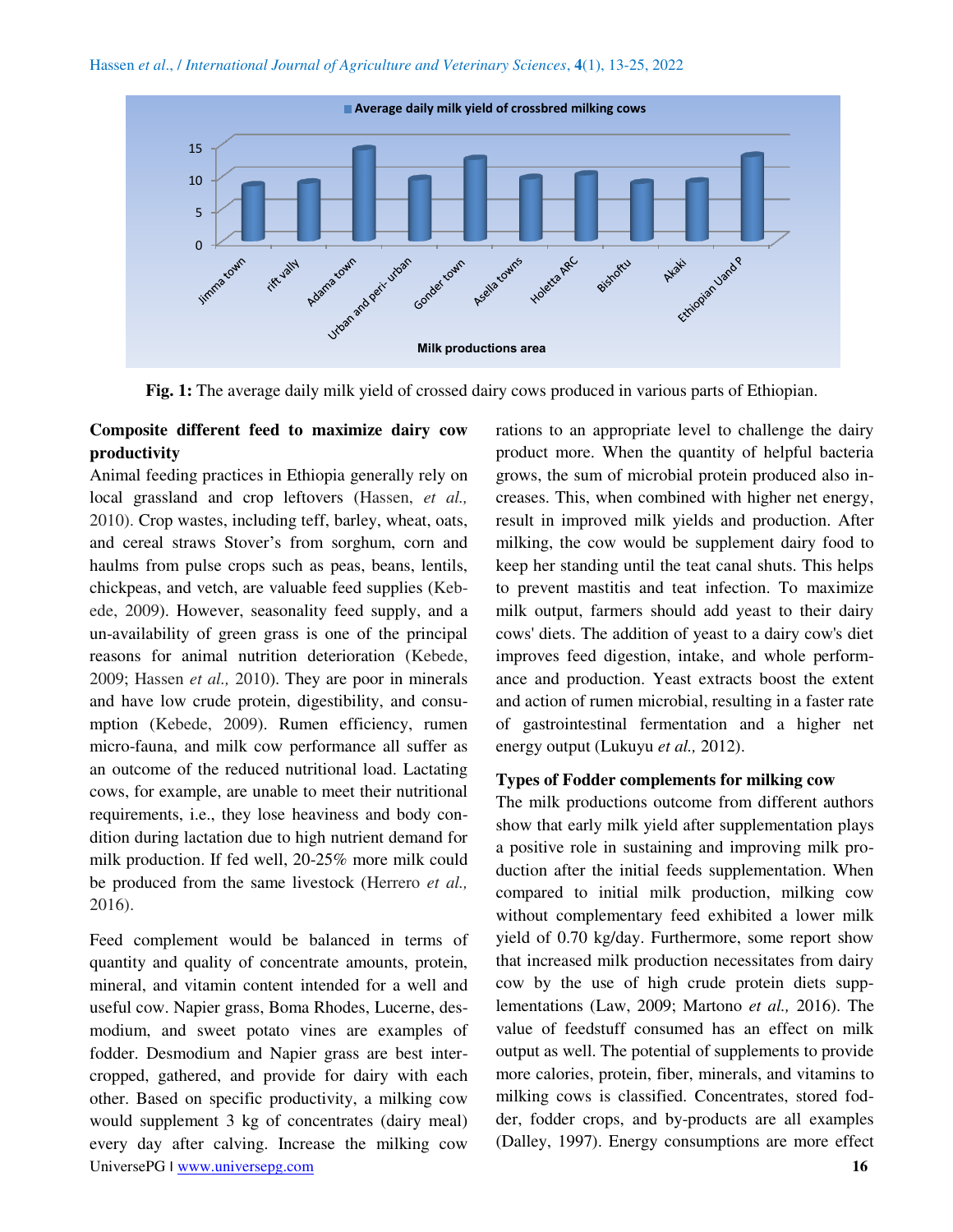on milk output than protein (Mekuriaw *et al.,* 2020). Supplements designed with rich protein sources such as coconut meal and non-protein nitrogen (NPN), as well as the energy sources cassava and molasses, have a greater effect on milk output than controls.

Feed complement would be balanced in terms of quantity and quality of concentrate amounts, protein, mineral, and vitamin content intended for a well and useful cow. Napier grass, Boma Rhodes, Lucerne, desmodium, and sweet potato vines are examples of fodder. Desmodium and Napier grass are best inter-cropped, gathered, and provide for dairy with each other. Based on specific productivity, a milking cow would supplement 3 kg of concentrates (dairy meal) every day after calving. Increase the milking cow rations to an appropriate level to challenge the dairy product more. When the quantity of helpful bacteria grows, the sum of microbial protein produced also increases. This, when combined with higher net energy, result in improved milk yields and production. After milking, the cow would be supplemented with dairy food to keep her standing until the teat canal shuts. This helps to prevent mastitis and teat infection. To maximize milk output, farmers should add yeast to their dairy cows' diets. The addition of yeast to a dairy cow's diet improves feed digestion, intake, and whole performance and production. Yeast extracts boost the extent and action of rumen microbial, resulting in a faster rate of gastrointestinal fermentation and a higher net energy output (Lukuyu *et al.,* 2012). Types of Fodder complements for milking cow-The milk productions outcome from different authors shows that early milk yield after supplementation plays a positive role in sustaining and improving milk production after the initial feeds supplementation. When compared to initial milk production, milking cow without complementary feed exhibited a lower milk yield of 0.70 kg/day. Furthermore, some reports show that increased milk production necessitates dairy cows the use of high crude protein diets supplementations (Law, 2009; Martono *et al.,* 2016).

UniversePG I [www.universepg.com](http://www.universepg.com/) **17** The value of feedstuff consumed has an effect on milk output as well. The potential of supplements to provide more calories, protein, fiber, minerals, and vitamins to milking cows is classified. Concentrates, stored fodder, fodder crops, and by-products are all examples

(Dalley, 1997). Energy consumptions are more effect on milk output than protein (Mekuriaw *et al.,* 2020). Supplements designed with rich protein sources such as coconut meal and non-protein nitrogen (NPN), as well as the energy sources cassava and molasses, have a greater effect on milk output than controls. Energy supplements-Starch and sugar-rich fodders, like as grain and by-product feeds, are used as energy supplements. Energy intake, such as concentrated feed, is a dual-purpose system, as reduced energy intake of low-feed dairy cows is the main cause of low milk yield to improve milk yield. It should be considered essential on any farm. Additionally supplementing concentrated feed is the high energy feed that contributes to minimizing the undesirable energy level and has a significant influence on later lactation performance. Therefore, early lactating cows are usually given large level of concentrate to raise milk production and maintain physical condition, thereby improving the economic feasibility and effectiveness of early lactating cows (Bargo *et al.,* 2003; Senbeta and Taffa, 2019). For this reason, early lactating cows are usually fed a high concentration of concentrated feed to maximize the nutritional density of the feed. However, high concentrate diets when consumed for short periods might result in ruminal acidosis and other metabolic disturbances. But twice daily feeding of concentrates is a known practice in many commercial operations (Macleod *et al.,* 2004). Energy supplements have traditionally been made from cereal grains such as wheat, rye, wheat, oats, corn, and others. For grazing cattle on tropical grasslands, molasses is a common energy source. Agri industrial byproducts supplements with rough age-based diets, particularly in the dairy cattle production practice for milk outcome. Blending with high-energy blends or other concentrates is determined by the quality and production level of the base fiber. Agni-Industrial byproducts can be used by blending two or more ingredients to make a concentrate at home, or by using a single gradient. These are of special value when feeding cattle primarily in urban or suburban dairy cattle production practice, or in situations where animal performance is relatively likely and high nutritional requirements are required (Schlecht *et al .,* 2019). These by-products are more in energy and/or protein have little roughage content, high digestibility, and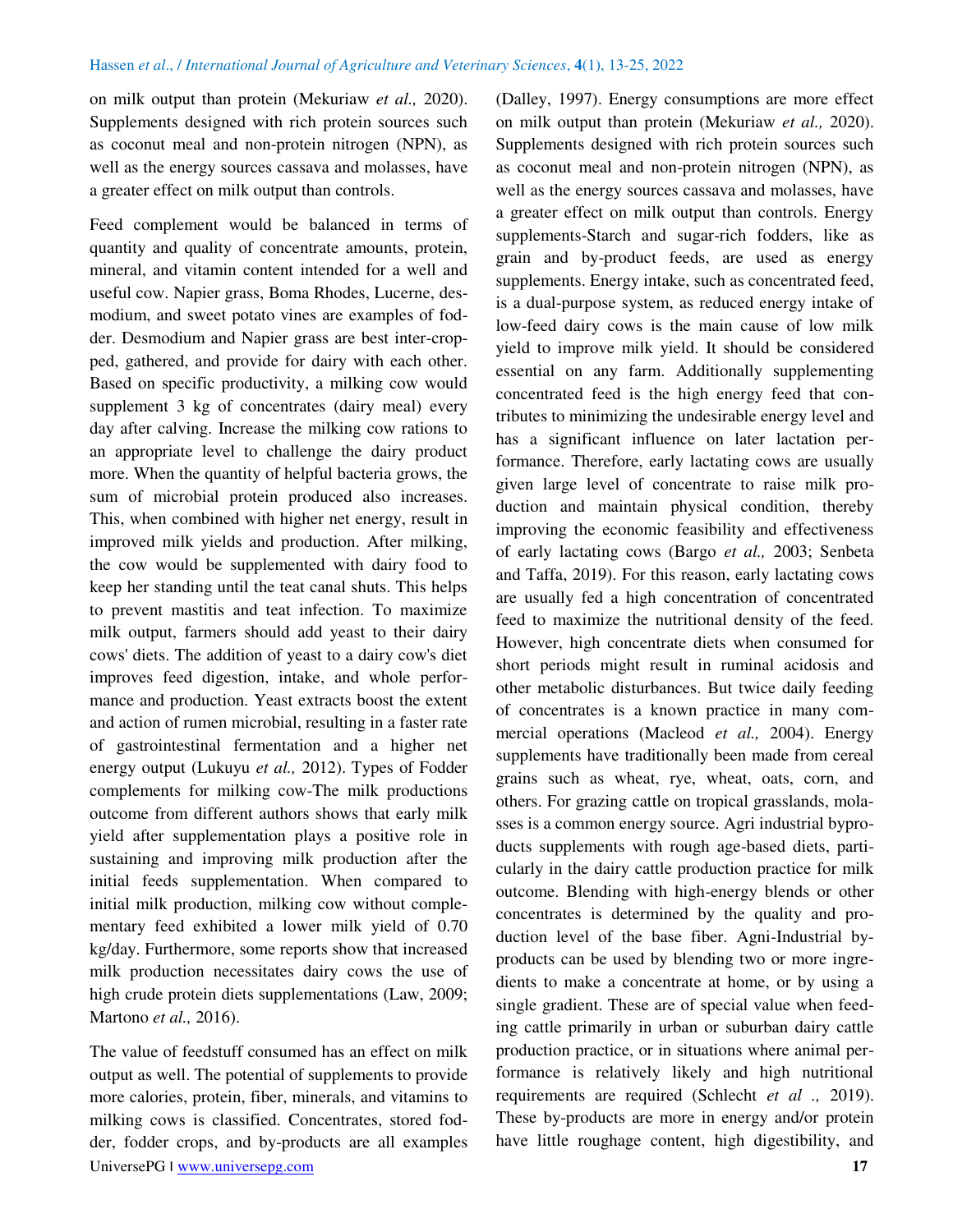high energy levels compared to other feeds (Tonamo, 2016). Most grains are low in calcium and can be important when feeding huge levels of grain early in lactation, where milk fever is a highly problem. The return of milk to supplementary feeding varies greatly where these Responses depend on lactation, supply quality, pasture quality, pasture substitution, and storage density (Castle and Gil, 1983). Fat supplements Fat is a concentrated form of energy containing up to 35 MJ/kg Dry Matters. Some farmers cook fats and tallow in grain-based concentrates. Milk's response to fat supplements is on the imperative of three liters of milk, with every one pound of fat increasing the fat test by 0.3%. Since the limited ability of animals to digest fat in the lower gastrointestinal tract, there is an upper limit to the usage of bypass fat. When using bypass fat, the total dietary fat should not exceed 7%.

Fat comes from the following sources: one over three (plant source, Vegetable oil, and one Bypass fat). The addition of fat to a dairy cow's feed generally increases milk yield (when feed energy is limited) and increases milk protein yield, but milk protein concentration usually decreases by little percent. The metabolic processes that contribute to this reduction in milk protein concentration have received considerable atention, but the mechanism may still be unknown (Schingoethe, 1996; Wu and Huber, 1994). Rumenprotected fat supplements have a positive effect on milk production when concentrates are added at a level of less than 4-kilogram dry matter/day milk yields smaller than thirty kilograms per day (King *et al.,* 1990). Farmers in industrialized countries often give fat supplements to provide extra energy, but some fats are specially treated to bypass rumen digestion. The amount of fat in the lumen can cover fiber in the feed and reduce fiber digestion if you eat too much. It was fed to high-yielding cows above 30 Liter per day early in lactation (Moran, 2005).

#### **Protein supplement**

The nutritional value of some high-protein dietary supplements is urea, cereal legumes, and animal and plant protein meals. Urea is a popular source of nitrogen, nonetheless, it is not a protein. It has no energy value and can be 100% degradable within the rumen. It is primarily used as a substitute for the actual protein source in feed mixes and pellets. Urea is only effective

when supplied in a mixture with energy bases such as grain fruits and corn silage. It is recommended that urea only be fed to animals that have a fully functioning rumen and at a maximum rate of 1 percent of complete dry matter ingestions. Grain legumes are multipurpose; they are good sources of both energy and protein. However, their protein is very degradable in the cattle stomach. Fish meal has the highest supply of un-degraded protein and a good balance of amino acids for milk production. Protein meals from plants generally have only moderate levels of un-gradable protein. The amino acids supplied in the protein of oilseed meals do not match the requirements of lactating cows the amino acids are supplied from animal sources. According to feeding research in Australia, milk outputs from protein supplements can be up to one point five liters per kilogram complement, which is significantly higher than milk responses from equal weights of cereal grains. When energy is first constrained, the outputs are often drastically lower. In most cases, energy is the primary constraint to milk production from tropical pastures (Royal and Tseffery, 1992). Protein supplements offer equivalent milk responses to an identical amount of cereal grains when energy is limited, and extra nitrogen is transformed into ammonia and expelled as urea. The protein level of the diet becomes limited for milk production as the energy supply from cereal grains increases. With very small alterations in milk yield, proteins supplementation can enhance milk production (Kayo *et al.,* 2019).

#### **Mineral supplements**

In providing good dairy farmers should consider minerals in addition to protein, energy, water, and others nutrients when feeding their cows. Minerals are essential for optimal reproduction, immunity, and cow's milk, even though they are only required in small amounts (Moate, 1987). Minerals are classified into two classes based on how much is required. Macro minerals are needed in greater quantities, whereas micro minerals are needed in lower quantities. The macro minerals needed include calcium, phosphorus, magnesium, potassium, sodium, chloride, and sulfur. Required trace minerals include iron, cobalt, copper, manganese, zinc, iodine, and selenium. Micro minerals are obtained by cows from the fodder intake (Yadessa, 2015). However, feed & grains do not deliver enough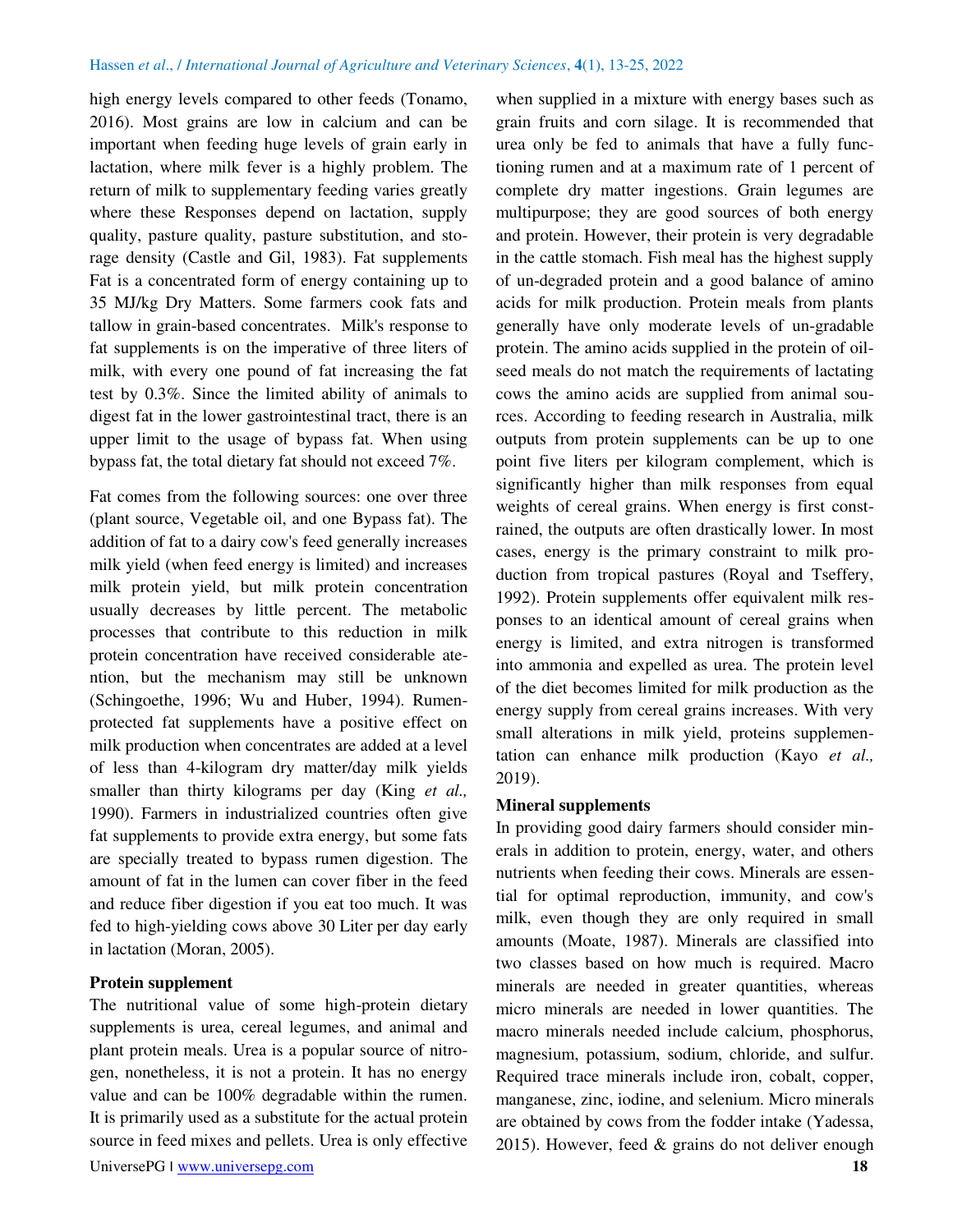feed, because to meet the level of requirements minerals should be added to the ration. For example, a lack of selenium can lead to retained placenta. These mineral supplements are taken by various parts of Ethiopian dairy farmers.

The amount provided and the animal species given this mineral need further study for proper ration prescribing. Similarly, the report of Belay *et al.* (2012) stated that the majority of dairy cows were supplemented with common salt in West Shewa Zone. Additionally, in eastern Ethiopia, it is also acceptable to provide dairy cattle with minerals such as salt, which provides to animals during the rainy season (Berihu *et al.,* 2014). Milk production was most affected by the ingestion of minerals when there were balanced supplements (Hall, 2019). Minerals should only be replenished if the deficiency is corrected. The percentage of farmers using other mineral sources for dairy cattle feeding in the highland was higher than in the mid and lower land, which might be because of the readiness of the mineral sources in that particular area (Hall, 2019). Therefore, supplementing essential minerals to dairy cow feeds increases milk productivity.

#### **Forage and fodder conservation for milking cow**

Because rain-primarily based totally pasture and fodder manufacturing is seasonal, there are instances of lots and instances of scarcity (Mugwika, 2019). It is accordingly vital to preserving the extra to be used in instances of dry season scarcity. The aim of conservation is to reap the most quantity of dry depend from a given vicinity and at the surest level for usage through animals. It additionally permits for a re-increase of the forage (Mubiru *et al.,* 2013). The important methods of holding fodder are through making hay or making silage and barely in fodder financial institution form (Anderson, 1981). Fodder vegetation has the prospect to be a vital complement to pastures over the summertime season and autumn. Some dairy farmers have additionally sown fodder vegetation in autumn to try and fill the iciness feed gap. Some forage vegetation may be poisonous at sure degrees of development.

Therefore, their grazing controls take to be mentioned with nearby dairy officials and consultants. In the previous, oats have been the handiest fodder crop generally grown as an iciness feed, regardless of the fact that they're now no longer nicely tailored to grazing. Now it miles not unusual place exercise to over sow paddocks with annual ryegrasses or to sow ryegrasses as a feed crop due to the fact they're higher tailored to grazing through cattle (Moate, 1997)

#### **Silage supplements**

Silage is a type of high-moisture fodder that is kept via fermentation in an oxygen-free environment. These are fodders that, if left to dry, would lose their quality. Grass, fodder sorghum, green oats, green maize, or Napier grass can all be used to make silage. Stages of harvesting: When Napier grass reaches a height of around one meter and has a protein level of around ten percent, it is ready to harvest. Corn and millet should be collected when the grains are in the batter phase, or when it is milky. Corn and millet grains have enough water-soluble carbohydrates at this point. When ensiling Napier grass, however, molasses must be added to raise the sugar level  $\&$  increase silage quality (Kumar, 2019).

If pasture is limited low pasture allowance corn silage supplementation to cows grazing may boost milk output; however, if pasture is available adlibitum high pasture allowance milk production may not alter or may decline (Stojanovic *et al.,* 2014). Various types and amounts of hay supplementation reduced pasture dry matter intake, but the effect on total dry matter intake was dependent on the Substitution rate values: with a lower Substitution rate (0.33), maximum dry matter consumption enhanced, and with a higher Substitution rate (0.81-0.97), higher dry matter feeding was related (Bargo *et al.,* 2003).

#### **Effect of feed supplementation on the milk quality**

Supplementation of different feeds increases the content in milk like as fat, protein, solid not fat, complete solids, concentration and lactose (Martono *et al.,* 2016). Chemical composition, particularly milk fat level is used as quality test. Protein and Milk fat are most important components of different varieties of most shelf stable milk products. It is therefore very significant to decide the major chemical compositions of milk by supplementing high quality feeds (Haile, 2015). Depending on the milk production performance level, the same amount of dry matter intake may not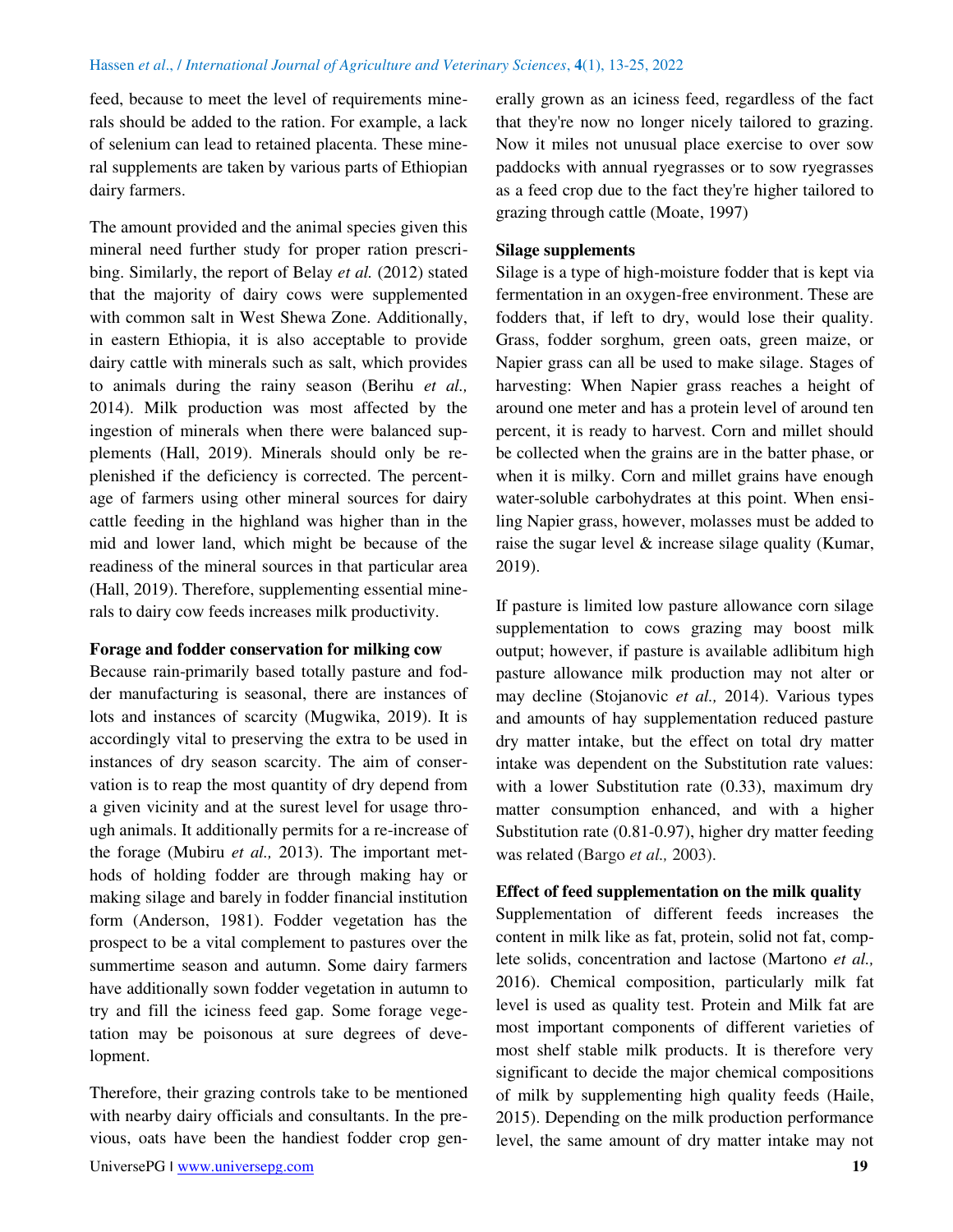result in the same milk quality and yield. Milk production performance relates to the nutritional content of dairy cattle feed, particularly protein quality (Susanti and Marhaeniyanto, 2007; Martono *et al.,* 2016). Cotton seed cakes supplemented milk fat and protein yields were much greater than other treatments without a concentrate supplement and cows fed clover and Sorghum Stover (Morrison and Pattersonhe, 2007; Broderick and Sterrenburg, 1996; Anila and Muhammad, 2009; Matovu, 2016). All milk production characteristics were affected by genotype; high value cows had the highest milk output, fat, nutrients and carbohydrate (lactose) concentrations, whereas low value cows had the lowest milk fat, nutrients, and lactose concentrations (Kennedy *et al.,* 2003; Xue *et al.,* 2011).

## **Concentrate Feeding**

In Jersey breed feeding of concentrates did effect in maximize production of milk, butterfat and protein per lactation and a higher condition score. The butterfat and protein percentage of milk was not affected by the feeding of concentrates over two lactations (Meeske *et al.,* 2006). Concentrates high in energy are feedstuffs such as grain, brans from different cereals, maize and middling's while Concentrates rich in protein include noug seed cake, linseed cake, cotton seed cake, brewers and Grains (Wayu *et al.,* 2021). How much protein and energy a concentrate mixture should contain will depend on the quality of the supplement roughage and the level of production (Negash, 2018). As a rule of thumb, 1 kg good concentrate will improve milk production by 1.5 kilogram (Yator, 2018).

## **Open forage feeding**

According to Kalac, (2010) found that milk from cows grazed or fed fresh forage, particularly from speciesrich grasslands or forage legumes, has a higher ratio of unsaturated to saturated fatty acids (FA) and a high amount of nutritionally valuable trans-fatty acids than milk from cows fed silage or hay. A grazing-based low-input feeding approach boosts the proportion of beneficial FAs (Frelich *et al.,* 2009; Davis *et al.,* 2020). Additionally, Multi-nutrient supplement that raises milk productions and sustains the persistence of productions extended. The high quantity of crude fibers resulted in feed decrees, however when dairy cows were fed forage feeds containing up to 17percent in terms dry matter, milk quality and output improved (Suharyono *et al.,* 2018).

## **Supplementing Concentrate and roughage ratio**

Diet can alter the fat and milk protein content of milk. The lactose and mineral content of milk does not vary much with dietary manipulations. Generally, less roughage and high energy feeds will encourage higher fat content with a little increase in protein content to provide a higher protein to fat ratio (Schroeder, 2012). Milk SCC is found to be higher than those observed under low concentrate feeding. Some amino acid content may be low while others may high under prolonged feeding of concentrate. Similarly, other scholars reported that the highest concentrated diet might have an important impudence on mammary health (Xie *et al.,* 2017). It is recommended to feed animals at a 40:60 concentrate to roughage ratio in order to improve the level of milk composition percentage and yield (Salamon, 2006). furthermore, the Supplementation of feed increased milk fat content contents this means fatty acids in the diet can be transferred directly into milk fat formation regulates milk yields and quality (Pramono *et al.,* 2017).

| <b>Supplements feeding</b> | Feed supplementations effect on milk productivity and quality                              | <b>Authors</b>    |
|----------------------------|--------------------------------------------------------------------------------------------|-------------------|
| Concentrate feeding        | Increased production of milk, butterfat and protein per lactation and a higher             | Negash,           |
|                            | condition score.                                                                           | 2018              |
| Open forage feeding        | Milk from cows fed on silage or hay has a higher proportion of unsaturated to Sat-         | Davis et al.,     |
| or Roughage                | urated fats and oils $\&$ a higher amount of nutritionally advantageous trans-fatty acids. | 2020              |
| Concentrate:               | recommended feeding to animals at 40:60 rations which improve the amount of milk           | Salomon,          |
| roughage ratio             | productions percentage and quality                                                         | 2006              |
| <b>Additives</b>           | Buffer supplementary to the diet help reduce the acid load placed on the rumen since       | Michael et        |
|                            | great amount of grain are fed.                                                             | <i>al.</i> , 2001 |

**Table 1:** Different feed supplementation on the milking cattle to milk productivity.

UniversePG I [www.universepg.com](http://www.universepg.com/) **20 20**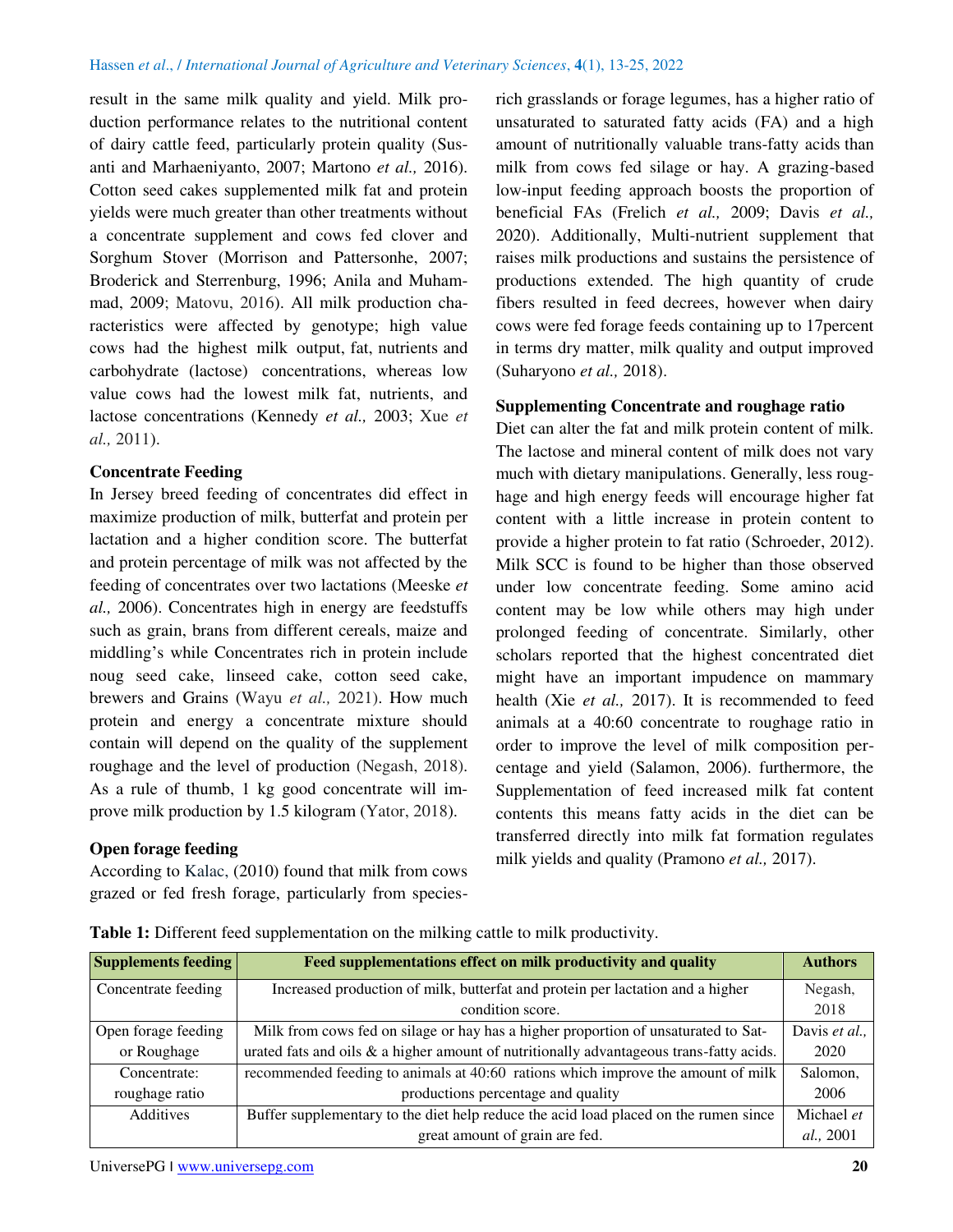## **Additives**

Nutritional supplementation slightly but significantly increased the contents of casein protein, lactose, and fat while frequent milking increased carbohydrate (lactose) and fat but not protein (Fardet and Rock, 2018; Sorensen *et al.,* 2008). When high volumes of grain are fed, buffers added to the diet help lower the acid load produced on the rumen. The principal buffers indicated are sodium bicarbonate, magnesium oxide, or a mixture of both (Michael *et al.,* 2001). A short summary of Feed Supplementation on dairy cattle productions and Milk Quality in above **Table 1**.

## **CONCLUSION AND RECOMMENDATIONS:**

The changes of dietary constituents of animals are therefore directed at enhancing milk productivity of a specific with increased availability and higher nutrient use efficiency of energy, protein, and other essential nutrients. To maximize milking cow, appropriate supplementations might have the stability of concentrates diet, protein, micro, and macro mineral and different vitamins in quantity and quality. Supplements are grouped through their capacity to bring more energy, protein, fiber, or nutrients and minerals to the dairy cow. They originated in the arrangement of concentrates, conserved fodder, fodder crops, and by-products. Conserved forages are generally high in fiber. The summary of this review indicated that complementary feeding of milking cows significantly effect to raise milk productivity because dry matter has high nutritional value. Additionally, milk production effectiveness is based on nutrient absorption as dry matter intake, which maximizes milk yield and productivity by meeting the cow's nutrient requirements. This is the purpose of a feeding package. Furthermore, Improvements in genetic makeup only account for about thirty percent of total production, with the other seventy percent dependent on diet and management. Silage supplementation with grazing cows may improve milk production, protein output, and milk fat percentage. As recommended, Even though indigenous milking cows are low milk production since the scarcity of diet and unavailability of feed, if producers use appropriate supplementation of different feeds and improve the nutritional values of feedstuffs the production, productivity, and quality of milk cows should increase as well.

## **ACKNOWLEDGMENT:**

The author acknowledges the university's authority to perform the successful present study.

## **CONFLICTS OF INTEREST:**

The authors declare that there is no conflict of interest regarding the publication of this article.

## **REFERENCES:**

- 1) Abdi Hassen Abdula, (2022). Contribution of Hydroponic Feed for Livestock Production and Productivity. *Science Frontiers*, **3**(1), pp.1-7. <https://doi.org/10.11648/j.sf.20220301.11>
- 2) Abrar A, Beyene T, and Furgasa W. (2020). Isolation, identification and antimicrobial resistance profiles of *Salmonella* from dairy farms in Adama and Modjo towns, Central Ethiopia. *Eur. J. Med. Health Sci*., **2**(1), 1-11. <https://doi.org/10.34104/ejmhs.02001011>
- 3) Anila M.and Muhammad. S. (2009).Variation in milk composition and its relationship with physiological states and management in crossbred cattle under tropical conditions.
- 4) Asaminew T, Eyasu S, (2009). Smallholder dairy system and emergency of dairy cooperatives in Bahir Dar Zuria and MechaWoredas, northern, Ethiopia. *World J Dairy Food Sci,* **4**(2),185 192. https://www.researchgate[.net/publication/](https://www.researchgate.net/publication/238733336)238733336
- 5) Aynalem H, Workneh A, Noah K, Tadele D, Azage T, (2011). Breeding strategy to improve Ethiopian Boran cattle for meat and milk production. IPMS of Ethiopian farmer project, working paper no. 26. ILRI (*International Livestock Research Institute*), Nairobi, Kenya.
- 6) Azage, T., Gebremedhin, B., Hoekstra, D. *et al.,* (2013). Smallholder dairy production and marketing systems in Ethiopia: IPMS experiences and opportunities for market-oriented development, *Working Paper*, **31**, p. 4.
- 7) Bach, A. and Cabrera, V., (2017). Robotic milking: Feeding strategies and economic returns. *Journal of dairy science*, **100**(9), pp.7720- 7728. <https://doi.org/10.3168/jds.2016-11694>
- 8) Bargo F, Muller LD, Kolver ES and Delahoy JE, (2003). Invited Review: Production and Digestion of Supplemented Dairy Cows on Pasture. *J. Dairy Sci.,* **86**, 1-42. [https://doi.org/10.3168/jds.S0022-0302\(03\)73581-4](https://doi.org/10.3168/jds.S0022-0302(03)73581-4)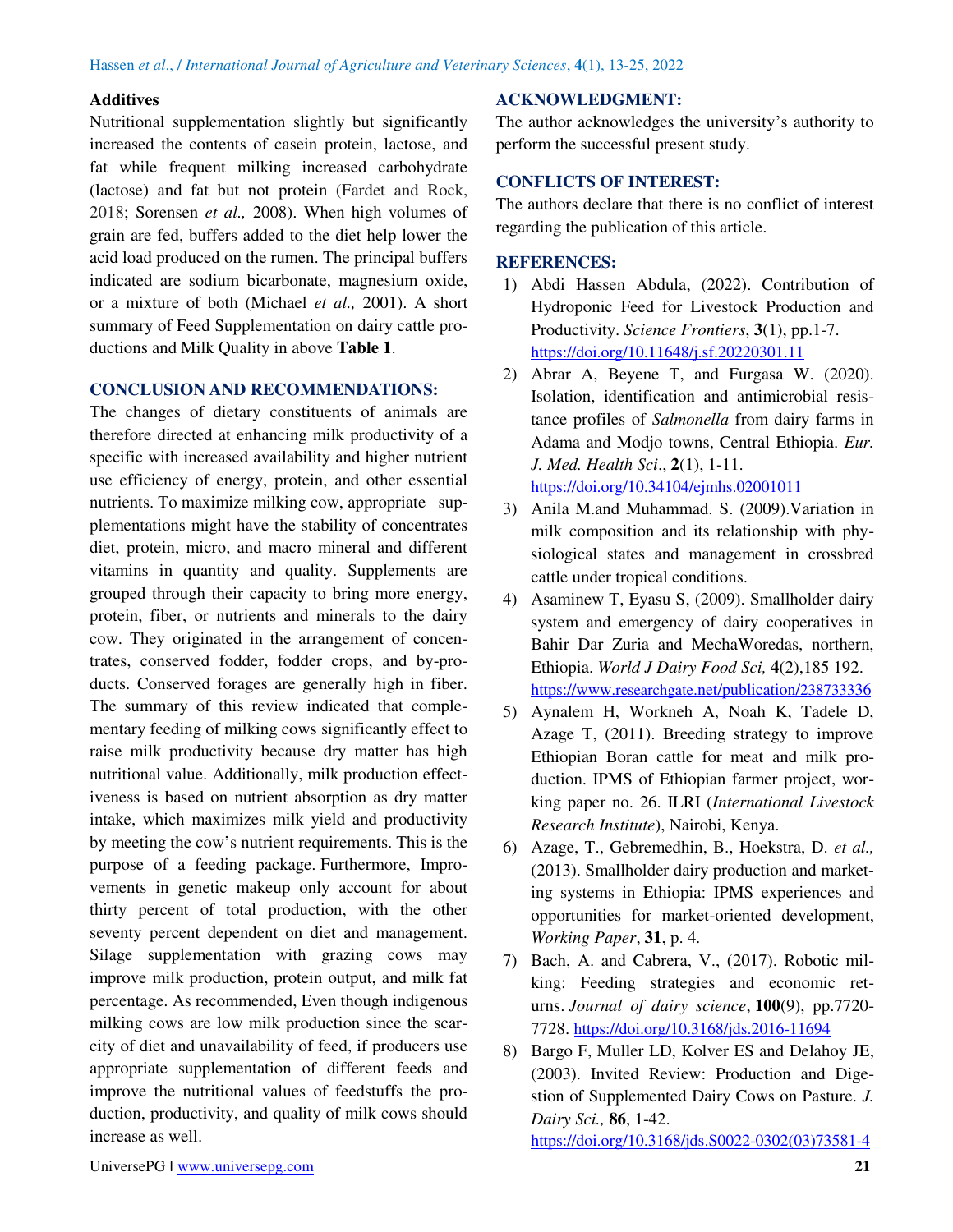- 9) Belay, D., Azage, T. and B. P., Hegde, (2013). Smallholder Livestock Production System in Dandi District, Oromia Regional State, Central Ethiopia. *Global Veterinarian*, **8**(5), 472-479.
- 10) Belay, D., Azage, T. and B.P., Hegde., (2012). Smallholder Livestock Production System in Dandi District, Oromia Regional State, Central Ethiopia. *Global Veterinarian*, **8**(5), 472-479.
- 11) Berihu, H., Aleme, A. and Mulata, H., (2014). Assessment on Major Production System and Constraints of Livestock Development in Eastern Zone of Tigray; the case of "Ganta Afeshum Woreda" Northern Ethiopia. *Agricultural Science*, *Engineering and Technology Research,* **2**(1), 01-09.
- 12) Broderick G. A. and Sterrenburg. E., (1996). Effect of replacing alfalfa silage with red clover silage in the diets of lactating dairy cows. *Research Summaries.* pp.113-115. [http://www.dfrc.wisc.edu/Research/Summaries/RS9](http://www.dfrc.wisc.edu/Research/Summaries/RS96-pdfs/RS96-49.pdf) [6-pdfs/RS96-49.pdf](http://www.dfrc.wisc.edu/Research/Summaries/RS96-pdfs/RS96-49.pdf)
- 13) Castle, (1983). Animal production, **36**, 79-85.
- 14) CSA (Central Statistical Agency), (2020). Federal Democratic Republic of Ethiopia Central Statistical Agency Agricultural Sample Survey 2020 (2013 E.C.), **2**, Report on livestock and livestock characteristics (private peasant holdings. Addis Ababa, Ethiopia: CSA
- 15) Dohoo, I. R. Leslie, K. Des Côteaux, L. *et al.* (2003). "A meta-analysis review of the effects of recombinant bovine somatotropin, **1**, Methodology and effects on production," Can. J. Vet. *Res.*, **67**, pp. 241-251. [https://www.ncbi.nlm.nih.gov/pmc/articles/PMC28](https://www.ncbi.nlm.nih.gov/pmc/articles/PMC280708/) [0708/](https://www.ncbi.nlm.nih.gov/pmc/articles/PMC280708/)
- 16) Dalley, D.E., (1997). Effect of energy and protein supplementation on milk production and pasture intake of high producing dairy cows offered high levels of supplement in early lactation. DRDC Milestone Report 4, February 1997.
- 17) Davis, H., Chatzidimitriou, E., and Butler, G., (2020). Evidence that forage feed cows can enhance milk quality. *Sustainability*, **12**(9), p. 3688.
- 18) Eshetu, G., *et al.* (2019). Milk Production, Marketing and Quality in Meta District of Eastern

Hararghe Zone, Ethiopia. *Jas.Ccse-net. Org J. of Agricultural Science,* **11**, 535-546. <https://doi.org/10.5539/jas.v11n>

- 19) Fardet, A. and Rock, E., (2018). In vitro and in vivo antioxidant potential of milks, yoghurts, fermented milks and cheeses: a narrative review of evidence. *Nutrition Res. Rev.*, **31**(1), pp.52-70.
- 20) Frelich, J., Šlachta, M., Hanuš, O., Špička, J. and Samková, E. (2009). Fatty acid composition of cow milk fat produced on low-input mountain farms. *Czech J. of Animal Science,* **54**, 532-539.
- 21) Gammada I. (2020). Assessment on economic losses due to animal health and production - in Jimma town intensive dairy farms, Jimma, Ethiopia. *Eur. J. Med. Health Sci*., 2(3), 52-60. <https://doi.org/10.34104/ejmhs.020.052060>
- 22) Getahun D, (2012). Assessment of the livestock extension service in Ethiopia: the case of southern region. *Int J Sci Technol Res*, **1**(10), 24–30.
- 23) Getu Kitaw, (2008). Replacement of formulated concentrate mix with vetch (Viciadasycarpa) hay to Lactating crossbred dairy cows fed on urea treated wheat straw. *M.Sc. Thesis*, Alemaya University, Ethiopia.
- 24) Górska-Warsewicz, H., Rejman, K., Laskowski, W., and Czeczotko, M., (2019). Milk and dairy products and their nutritional contribution to the average polish diet. *Nutrients*, **11**(8), p.1771.
- 25) Hall, H, (2019). Evaluating the Impact of Feed Supplementation on Productive and Reproductive Efficiency in Smallholder Dairy Cattle in Arusha, Tanzania.
- 26) Hassen, A., Ebro, A., Kurtu, M., *et al.* (2010). Livestock feed resources utilization and management as influenced by altitude in the Central highlands of Ethiopia. *Livestock research for rural development*, **22**(12); 229-233. <http://www.lrrd.org/lrrd22/12/hass22229.htm>
- 27) Hayle WA, Ahmed R, and Uddin ME. (2020). Prevalence of subclinical mastitis among small ruminants and isolation of some bacterial pathogens in Jimma Town, Ethiopia, *Eur. J. Med. Health Sci*., **2**(6), 107-124.

<https://doi.org/10.34104/ejmhs.020.01070124>

28) Herrero, M., Henderson, B., Havlík, P., *et al.* (2016). Greenhouse gas mitigation potentials in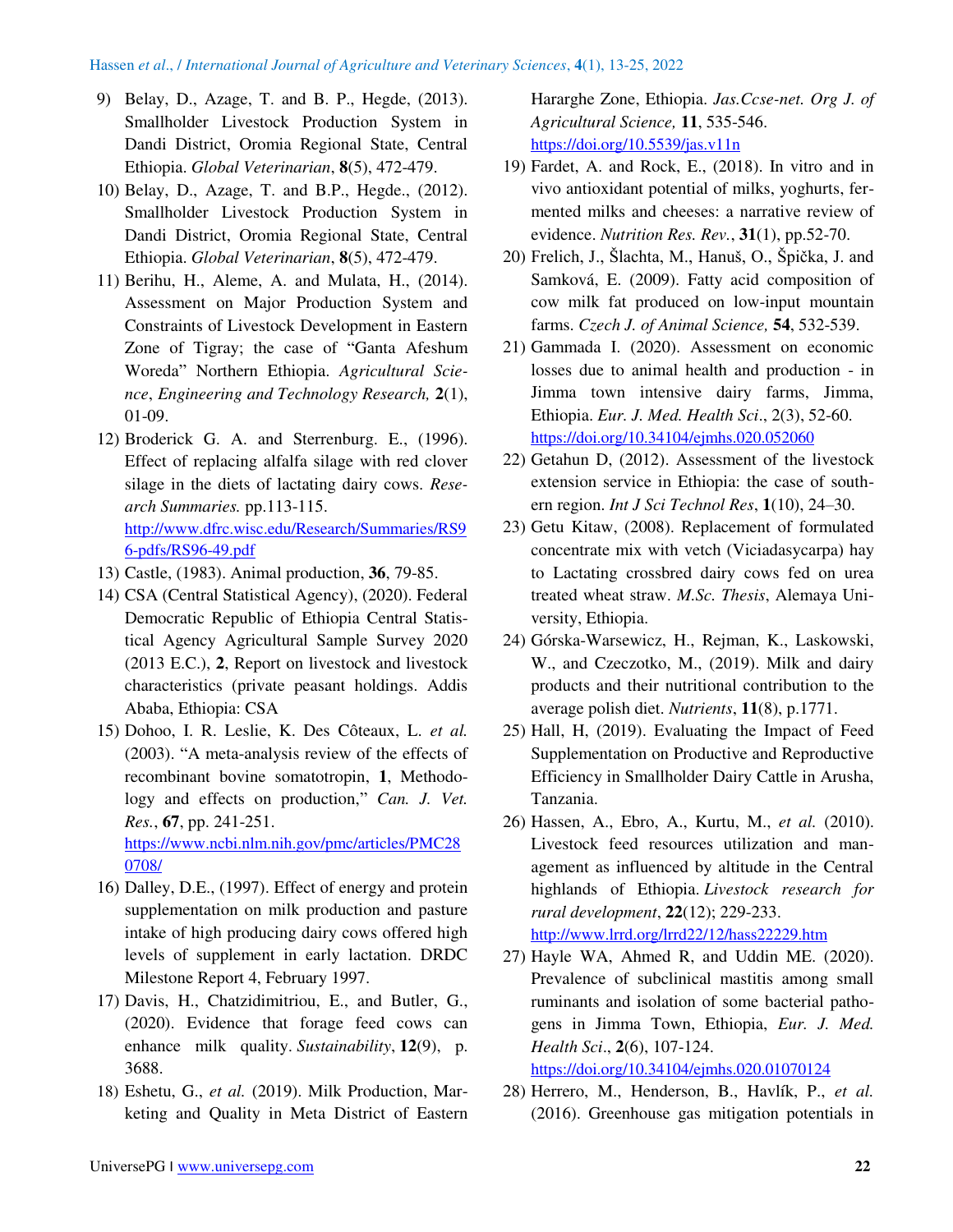the livestock sector. *Nature Climate Change*, **6**(5), pp.452-461.

- 29) Haile WA. (2020). Impact of climate change on animal production and expansion of animal disease: a review on Ethiopia perspective. *Am. J. Pure Appl. Sci*., **2**(3), 64-76. <https://doi.org/10.34104/ajpab.020.064076>
- 30) Holtshausen, L. Chung, H Y. Gerardo-Cuervo *et al.* (2011). "Improved milk production efficiency in early lactation dairy cattle with dietary addition of a developmental fibrolytic enzyme additive," *J. Dairy Sci.,* **94**(2), pp. 899- 907.
- 31) Hutjens, M. F. (2005). "Dairy efficiency and dry matter intake," in Proc. 7<sup>th</sup> Western Dairy Mana*gement Conference*, Reno, NV, pp. 71-76.
- 32) Ismael, A.M., (2019). Association of molecular structure spectral features with nutrient profiles and availability and milk production performance of newly developed blend-pelleted products in high producing dairy cows, *Doctoral dissertation, University of Saskatchewan*.
- 33) Kalač P. and Samková E., (2010). The effects of feeding various forages on fatty acid composition of bovine milk fat: A review*. Czech Journal of Animal Science,* **55**(12), 521–537.
- 34) Kayo Garamu., (2019). Significance of Feed Supplementation on Milk Yield and Milk Composition of Dairy Cow. *Dairy and Vet Sci J*.; **13**(2), 555860.

<https://doi.org/10.19080/JDVS.2019.13.555860>

- 35) Kebede, A.B., (2009). Characterization of milk production systems, marketing and on-farm evaluation of the effect of feed supplementation on milk yield and milk composition of cows at Bure district, Ethiopia, Doctoral dissertation, Bahir Dar University.
- 36) Kellaway R. and Porta, S. (1993). "Feeding concentrates supplements for dairy cows," Dairy Research and Development Corporation, Melbourne, Australia.
- 37) Kennedy, J. P. Dillon, L. Delaby, P., *et al.* (2003). "Effect of genetic merit and concentrate supplementation on grass intake and milk production with Holstein Friesian dairy cows," *J. of Dairy Sci.,* **86**(2), pp. 610-621.

[https://doi.org/10.3168/jds.S0022-0302\(03\)73639-X](https://doi.org/10.3168/jds.S0022-0302(03)73639-X) 

- 38) King, J. M., Turnpenny, J. R., *et al.* (2006). Modelling energy metabolism of Friesians in Kenya smallholdings shows how heat stress and energy deficit constrain milk yield & cow replacement rate. *Animal Sci.,* **82**(5), pp.705-716.
- 39) Kumar, R., (2019). Year Round Green Fodder Production and Conservation for Sustainable Dairy Farming in India. *Sustainable Agri.*, p.38.
- 40) Lewis. G. E, Sanchez,W. K., Hunt, C. W., *et al.* (1999). "Effect of direct-fed fibrolytic enzymes on the lactational performance of dairy cows," *J. Dairy Sci.,* **82**, pp. 611-617. [https://www.journalofdairyscience.org/article/S002](https://www.journalofdairyscience.org/article/S0022-0302(99)75274-4/pdf) [2-0302\(99\)75274-4/pdf](https://www.journalofdairyscience.org/article/S0022-0302(99)75274-4/pdf)
- 41) Lukuyu B, Gachuiri CK, Lukuyu MN, *et al.* (2012). Feeding dairy cattle in East Africa. East Africa Dairy Development Project, Kenya.
- 42) Macleod GK, Coluccil PE, Moore AD *et al.* (2004). The effects of feeding frequency of concentrates and feeding sequence of hay on eating behavior, ruminal environment and milk production in dairy cows. *Canadian J. of Animal Science*, **74**, 103-113.
- 43) Martono, Setiawan, Windu Negara, et al. (2016). "Combination Effect of Feed Supplements on Milk Yield and Milk Quality of Dairy Cattle. *J. of Advanced Agricultural Technologies,* **3**, 136–39. <https://doi.org/10.18178/joaat.3.2.136-139>
- 44) Matovu, M., (2016). Feed and feed supply characterization on Peri-urban smallholder dairy farms with improved breeds in the Tigray region, northern Ethiopia.
- 45) Mekuriaw, S., Tsunekawa, A., Ichinohe, T., *et al.* (2020). Effect of Feeding Improved Grass Hays and Eragrostistef Straw Silage on Milk Yield, Nitrogen.
- 46) Mesfin Dejene, Seyoum Bediye, Aemiro Kehaliw *et al.* (2009). On-farm evaluation of lactating crossbred (Bostaurus x Bosindicus) milk cows fed a basal diet of urea treated teff (Eragrostistef) straw supplemented with escape protein source during the dry season in crop-livestock production system of north Shewa, Ethiopia. *Livestock Research for Rural Development*, **21**(61). <http://www.lrrd.org/lrrd21/5/deje21061.htm>
- 47) Meeske, R., G.D. van der Merwe and Greyling, J.F., (2006). The effect of concentrate supple-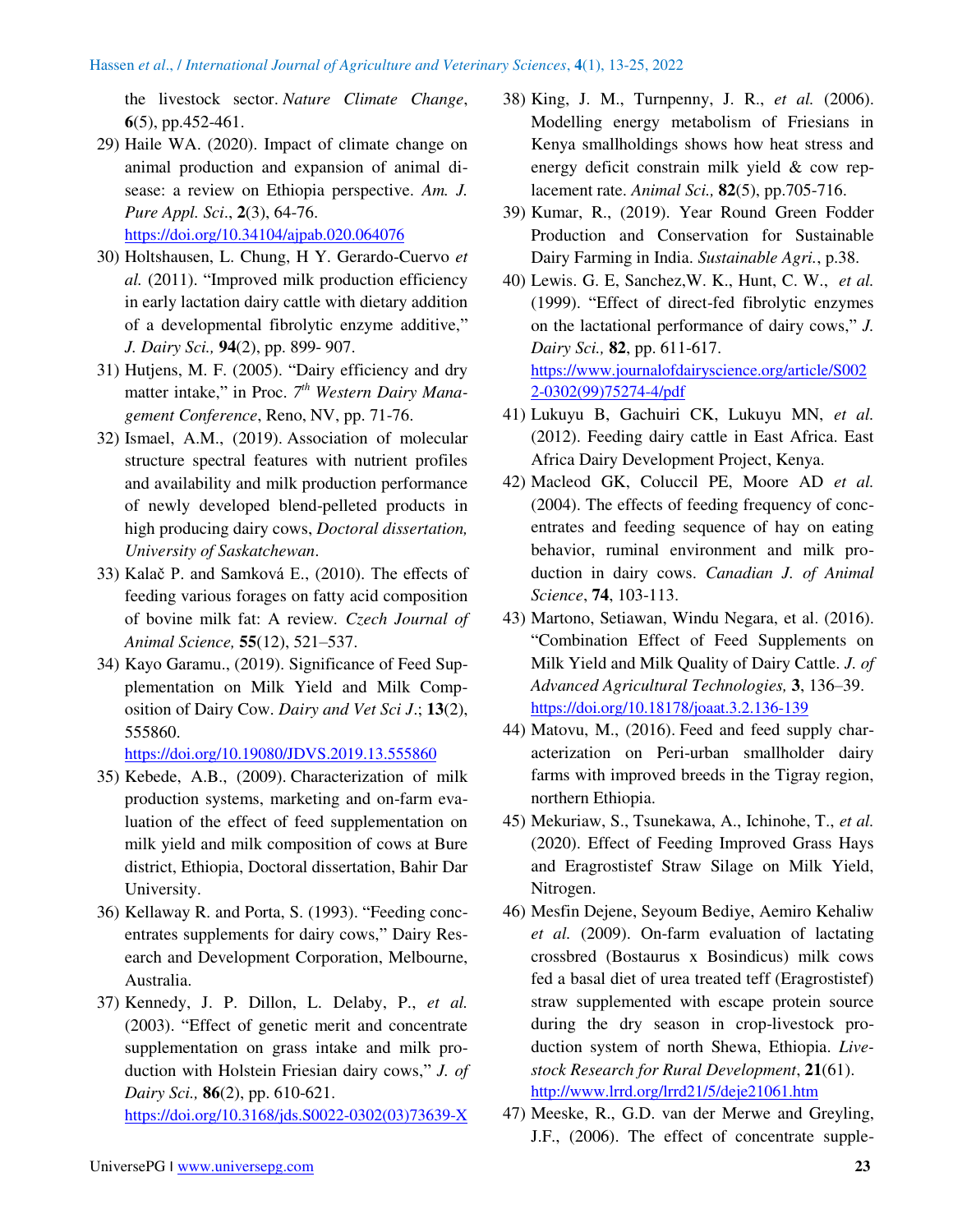mentation on the productivity of grazing Jersey cows on a pasture-based system. *South African Journal of Animal Science*, **36**(2).

- 48) Metaferia, F., Cherenet, T., Gelan, A. *et al.,* (2011). A Review to Improve Estimation of Livestock Contribution to the National GDP. Ministry of Finance and Economic Development and Ministry of Agriculture, Addia Ababa, Ethiopia
- 49) Michael, L., Looper, Sandra, R., Stokes, Dan, N., Waldner and Ellen, R. (2001). Managing milk composition, feed additives and production enhancer's extension dairy specialist, New Mexico State University.
- 50) Miri, V.H. *et al.,* (2013). Plant extracts enhanced ruminal CLA concentration, in vitro. *Journal of Animal and Feed Sciences*, **22**(3), pp.219-228.
- 51) Moate PJ, (1987). Mineral supplements for locating cow's Dairy production research report 1987. *Dept. of Agriculture, Victoria*, pp. 74-77.
- 52) Moate, P. J., Dalley, D. E., Roche, J. R., (1997). Fodder turnips and supplements for dairy cows grazing dryland summer pasture. *Final Report to the DRDC Dav 344*, September 1997.
- 53) Moran, J., (2005). Tropical dairy farming: feeding management for small holder dairy farmers in the humid tropics, *Landlinks Press*, pp, 312. <https://doi.org/10.1071/9780643093133>
- 54) Morrison S. J. and D. C. Pattersonhe, (2007). "Effects of offering a range of forage and concentrate supplements on milk production and dry matter intake of grazing dairy cows," *J. Grass and Forage Science,* **62**(3), pp. 332-345.
- 55) Mubiru, R., Namirimu, T., Owino, S., *et al.* (2013). From Extensive to Semi-intensive Livestock Production Systems in Uganda's Albertine Rift: Practical Interventions Manual. UWS and BDLG, Uganda.
- 56) Mugwika, P.K., (2019). Assessment of the Impacts of Climate Change and Variability on Food Security in Kenya: a Case Study of Kisii County, *Doctoral dissertation, University of Nairobi.*
- 57) Multari, S., Stewart, D. and Russell, W. R., (2015). Potential of fava bean as future protein supply to partially replace meat intake in the human diet. *Comprehensive Reviews in Food Science and Food Safety*, **14**(5), pp. 511-522. <https://doi.org/10.1111/1541-4337.12146>
- 58) Negash, D., (2018). Review on Dairy Cow Feed and Feeding Aspects in Ethiopia. *Nutrition*, **1**(1), pp. 01-19.
- 59) Paterson, (2007). Supplementary feeding of cattle, prime fact 341. [www.dpi.nsw.gov.au/primefacts](http://www.dpi.nsw.gov.au/primefacts)
- 60) Pramono, Handayanta, E Widayati, D T Putro P and Kustono, (2017). Dietary Protected Feed Supplement to Increase Milk Production and Quality of Dairy Cows. *IOP Publishing.* <https://doi.org/10.1088/1757/899X/193/1/012034>
- 61) Rigout, S. Lemosquet, S. Bach, A. *et al.* (2002). "Duodenal infusion of glucose decreases milk fat production in grass silage-fed dairy cows," *J. Dairy Sci.,* **85**, pp. 2541-2550.
- 62) Royal AJE, Tseffery H, (1992). Energy and protein supplements for dairy cows grazing tropical pasture. *Proceeding of the Australian society at animal production*, pp. 292-295.
- 63) Saba Haile, (2015). Quality Assessment of Cattle Milk in AdeaBerga and Ejerie Districts of West Shoa Zone, Ethiopia. MSc in agriculture (Animal productions) Haramaya, Ethiopia: Haramaya university. pp. 1-72.

<http://hdl.handle.net/10568/76187>

- 64) Salamon, R., Varga-Visi, É. Sára, P *et al.* (2006). East African Standard Pasteurized milk Specification. Pp. 1-5.
- 65) Schingoethe, D. J., (1996). Dietary influence on protein level in milk and milk yield in dairy cows. Anim. *Feed Sci. Tech*., **60**,181-190.
- 66) Schlecht, E., Plagemann, J., Mpouam, S.E., *et al.* (2019). Input and output of nutrients and energy in urban and peri-urban livestock holdings of Ouagadougou, Burkina Faso. *Nutrient Cycling in Agro ecosystems*, **115**(2), pp. 201-230. <https://doi.org/10.1007/s10705-019-09996-x>
- 67) Schroeder, J.W., (2012). Dairy cow nutrition affects milk composition. NDSU Extension Service.
- 68) Senbeta K, Taffa G, (2019). Effect of Concentrate Feeding Levels and Frequency on Performance of Crossbred Dairy Cows. *J Vet Sci Technol*, **10**, 582.

https://www[.researchgate.net/publication/](https://www.researchgate.net/publication/336025778)336025778

69) Sorensen, A., Muir, D. D. and Knight, C. H., (2008). Extended lactation in dairy cows: effects of milking frequency, calving season and nut